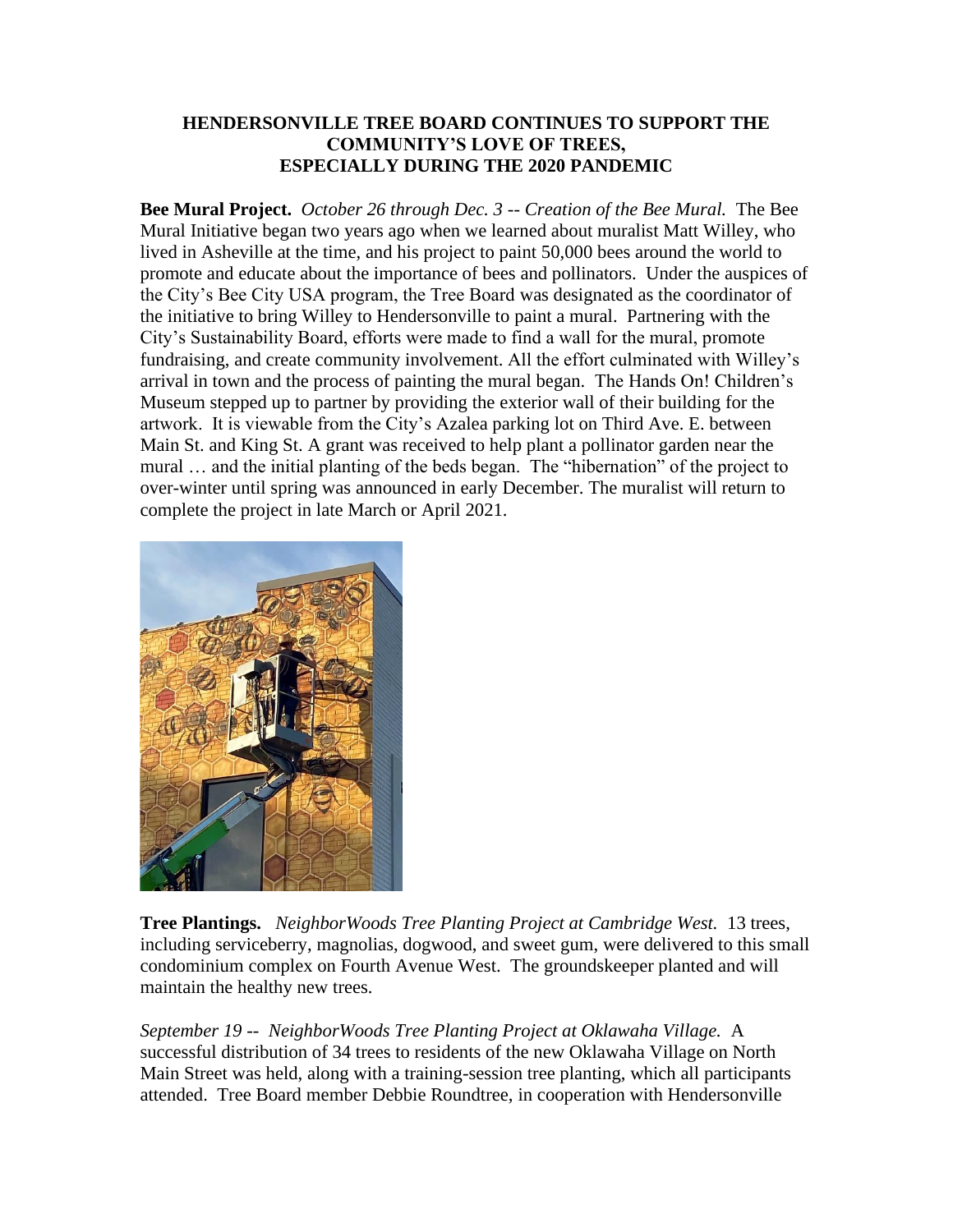Housing Assistance, worked with residents to deliver the trees. Following construction, landscaping was rather bare, so families were happy to accept trees through the Tree Board's NeighborWoods program to improve their new neighborhood.



*NeighborWoods Tree Planting Project at Laurelwood.* In this well-established condominium complex on  $6<sup>th</sup>$  Avenue West, older trees were aging out, so 10 young trees were chosen by residents to help keep the canopy healthy. Participants in the NeighborWoods program promise to care for and maintain the trees they receive. The trees are provided at no charge and are chosen from a list of best-trees for the urban forest.

**Pollinator Month Activities.** *June – Pollinator Month.* Kim Bailey., coordinator for Pollinator Month activities, worked with businesses and other locations to create a calendar of events during this pandemic year's reframed Pollinator Month scenario. More than a dozen activities were hosted – both in-person events, such as self-guided tours of gardens and natural area locations, and online/virtual events, such as a virtual movie showing of "The Pollinators," online classes by Gardens that Matter, and an online sale of pollinator-friendly plants with curbside pickup.

**Garden Jubilee.** *May 22-25.* A perennial favorite annual event sponsored by Hendersonville TDA, the Garden Jubilee format was changed this year due to COVID-19 restrictions. Hendersonville's Bee City USA program participated by hosting an information tent located at Sideways Farm and Brewery in Etowah, one of the many Garden Jubilee sites scattered around the county. A pollinator-friendly plant sale, on location and online, was held to raise money for the Bee Mural project. News coverage and public attendance and participation resulted in more than \$5,000 raised.

**Educational Program.** *Monday, Feb. 24 – Public program, Henderson Co. Library,* 6 p.m., "Micro Climate Change and the Urban Forest." Eric Bradford, Director, Asheville GreenWorks, was the speaker and presenter of an effective Powerpoint program. About 15 attendees were interested, engaged, and asked questions. This in-person event occurred before Covid-19 virus hit America.